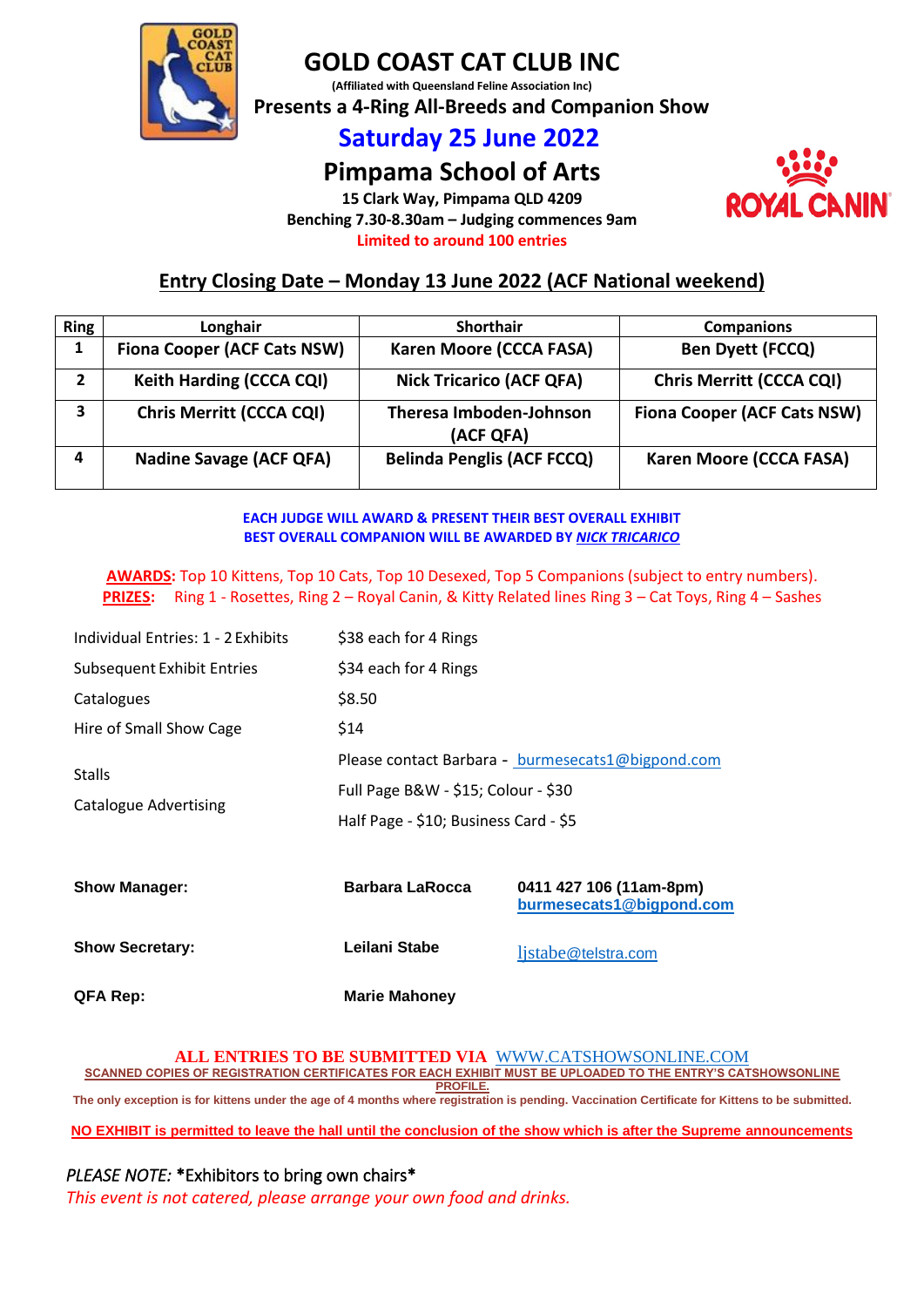# QFA SHOW RULES

This Show is conducted under the Rules and Regulations of the QFA Inc A complete copy of the QFA Inc Rules will be available at the Show for exhibitors' perusal

### GENERAL SHOW ADMINISTRATION

1. Entry fees must be paid when entering exhibits. No refunds will be made.

- 2. An exhibit which is withdrawn after entries close, up to and including on show day, must be withdrawn from all rings.
- 3. The Club reserves the right to refuse any entry and refund any fees paid.
- 4. The Club reserves the right to replace contracted judges or appoint additional judges if required.

5. When entering a show, the exhibitor agrees to the following Exhibitors Declaration: "I hereby declare that the particulars contained herein are true and correct to the best of my knowledge and belief and enter exhibit/s at my own risk. I declare that I am the bonafide Owner or Lessee and agree to abide by the Rules of QFA Inc. under which this Show is conducted. None of my exhibits or any of the cats/kittens residing in my home and/or cattery has been affected by, or in contact with, an infectious/contagious disease or illness within thirty (30) days prior to this Show." 6. Clubs must nominate a Member of the Executive or Delegate or a judge of QFA Inc to act as QFA Inc Representative at QFA Inc. Shows, such representatives to be noted on Show Schedules. 7. All complaints regarding the Show must be in writing and accompanied by a fee of twenty (\$20.00) dollars and in the hands of the Show Manager within seven (7) days of the Show. Fees are refundable if upheld. No complaint against the running of the Show will be entertained by QFA Inc unless lodged in accordance with this Rule.

8. If a cat is "NE" (Not Entered) in a ring on the day of a show and is judged by mistake, then the top 10/15 placings can be adjusted immediately by the show secretary on the day. If the error is picked up later at any stage in that show season, then the COTY points must be altered accordingly within that show season, being Jan – Nov.

9. No exhibit can be removed from the Show or from their designated (by the Show Manager) cage, to another without the consent of the Show Manager. EXHIBITS CANNOT LEAVE SHOW CAGE UNTIL ALL JUDGING IS FINALISED.

10. All reasonable care will be taken of exhibits. QFA Inc and organizing Clubs, their Officials and Members accept NO responsibility for any loss or damage to any person, feline or property.

11. Any Judge appointed to judge at QFA Inc sanctioned shows may not judge an exhibit bred by them self unless a period of six (6) months has elapsed since the exhibit left their residence.

12. Any judge who is active on the floor of the Show may exhibit in any Section or Ring other than the one in which they are judging. Judges may act as Stewards at OPEN SHOWS only. Judges are permitted to bench their own exhibits but must bench early and leave the cage area immediately.

# REGISTRATION OF EXHIBITS

- 13. A photocopy of the certificate of registration and pedigree for each exhibit must accompany the completed entry. The only exception is for kittens under the age of four (4) months where registration is pending. In this situation, the relevant details must be filled in on the entry.
- 14. All exhibits (except Companions) over the age of four (4) months MUST be registered, and registration number included with the entry. All pedigreed exhibits domiciled in Queensland (except in joint interstate prefixes), MUST be registered with a recognized Queensland Governing Body. Only the Queensland registration number will be accepted. (ACF Inc/CCCA Inc recognized throughout Australia). For local, interstate or overseas transfers "Upon the sale, exchange, lease or gift of a cat for breeding/exhibiting, the transfer of ownership section on the original certificate must be lodged with the Registrar WITHIN TWO (2) CALENDAR MONTHS of such disposition".
- 15. Entries to QFA Inc sanctioned shows for exhibits registered with any other Australian body other than ACF or CCCA affiliates must be accompanied by a 4, generation pedigree. Entries must be received in sufficient time to allow the registrar to verify that the exhibits pedigree conforms to ACF breeding guidelines
- 16. All Burmese and Tonkinese entries to QFA Inc sanctioned shows (including kittens under 4 months of age) registered with a body other than QFA must be accompanied by a 4, generation pedigree. Entries must be received in sufficient time to allow the registrar to verify that the exhibits pedigree conforms to ACF breeding guidelines.
- 17. Age of each exhibit will be calculated to be the actual age on the day of Show or the first day of a multi-day show.
- 18. No kitten under twelve (12) weeks is permitted to be shown.
- 19. Kittens may be reclassified before judging or during the first ring of judging with the owner's consent on the understanding that the kitten cannot be changed again for the duration of the show.
- 20. All exhibits must be entered in Show with information (including colour and pattern) as detailed on their registration certificate. Exhibits must be judged according to this information. Adult exhibits (9 months and over) CANNOT be reclassified for colour or pattern prior to judging on the day or during judging BUT ONLY AFTER all the judging is completed. Reclassification may then be made after examination and agreement by three (3) QFA Inc judges.
- 21. Companion exhibits over the age of four (4) months must be desexed.
- 22. Exhibition of Breed Development Program exhibits to be in accordance with the current QFA Inc Regulations and Bylaws.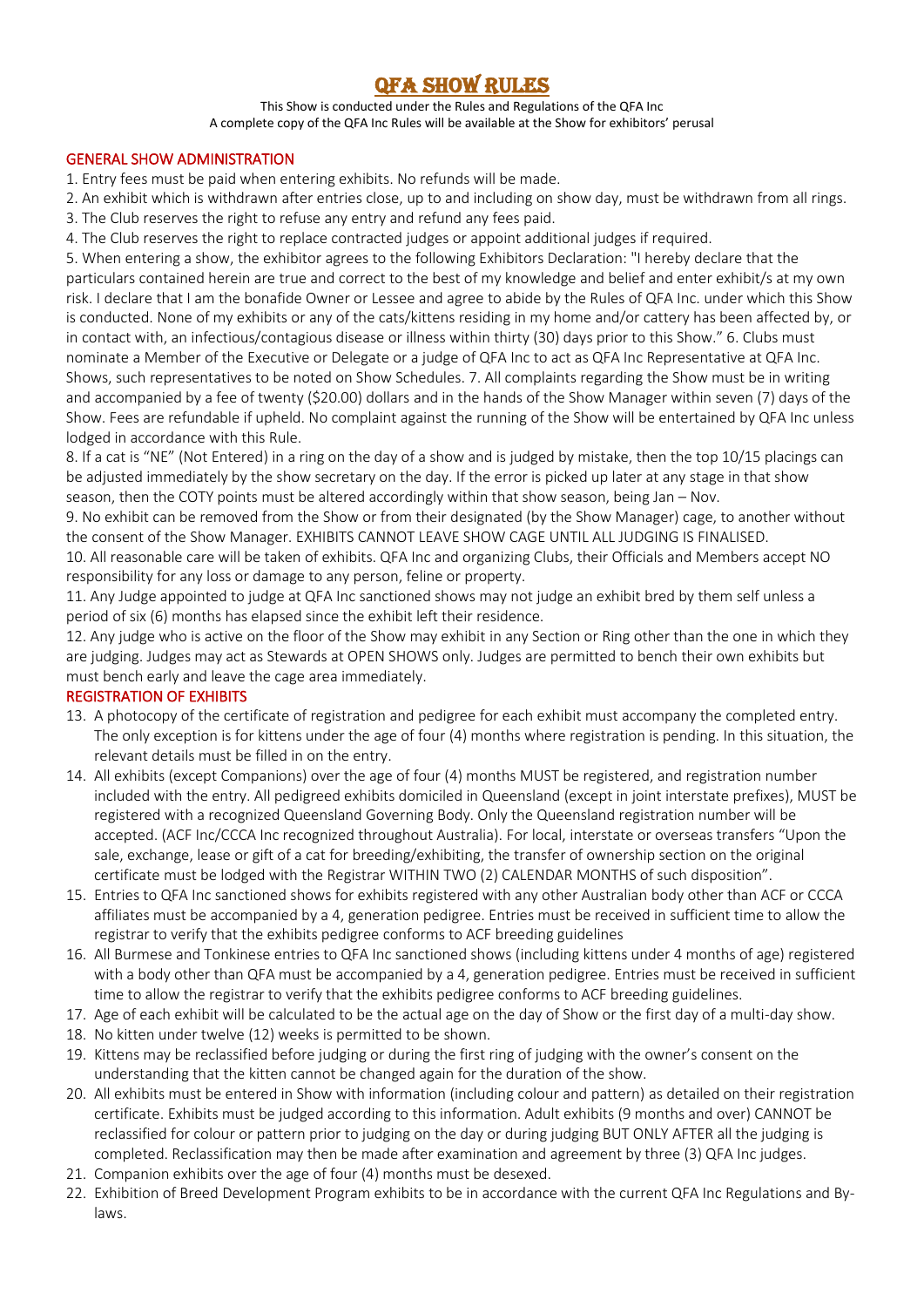# HEALTH, SAFETY AND WELFARE OF CATS

- 23. All exhibits must be currently vaccinated to enter in a QFA Inc. sanctioned show. Every kitten entered in the show or on exhibition must have had at least one F3 (or equivalent) vaccination not less than 7 days prior to the show and a copy of its current vaccination certificate must be provided with the entry. The vaccination certificate or documentation must be signed by the person who administered the vaccine and include the vaccine sticker label with date given and the kitten's breed, colour, sex and DOB.
- 24. All exhibits must have claws clipped (front and back). All exhibits must be in good health and condition i.e. clear eyes/nose, clean ears and free from any parasites or skin conditions.
- 25. All exhibits must be brought to the Show in suitable container, not on leashes or carried in arms.
- 26. When benching time is listed on Schedule, exhibits MUST be benched by advertised time. If exhibitor arrives after stipulated time, and judging has commenced, exhibitor must forfeit being judged in that Ring and wait until the judge has completed the Finals in that ring, before benching their exhibit/s.
- 27. At any QFA sanctioned show, where a possible contagious condition is the basis for a judge marking an exhibit NOT IN SHOW CONDITION (NSC), Withhold Award (W/H), Disqualify (DQ) or No Award (N/A) the show committee reserves the right to remove all exhibits owned by the same exhibitor/s. The show committee reserves the right to request a veterinary clearance for any or all exhibits removed from the show prior to such exhibits being entered in further QFA sanctioned shows. Or
- 28. Where a QFA show has vetting any exhibit, which is, in the opinion of the veterinarian, unfit for exhibition, will be removed from the hall immediately. If, in the opinion of the veterinarian, it is so desirable, all exhibits from the same cattery shall be banned from attending the show. THE VETERINARIAN'S DECISION IS FINAL.
- 29. Female cats in kitten or lactating queens without their Litters MUST NOT BE SHOWN.
- 30. Unilateral or bilateral cryptorchids over the age of nine (9) months, vasectomized males, or females which have undergone tubal ligation, must not be shown. Any person who knowingly contravenes this Rule will have their exhibit disqualified and all entry fees forfeited.
- 31. Litter trays may be left in cages for kittens up to 4 (four) months of age during judging.
- 32. There must not be any objects in the cage that will identify the owner of the exhibit.
- 33. Litter Classes at QFA shows are optional and is up to individual clubs.
- 34. Litters requiring hire cages will automatically receive a second adjoining cage at no extra cost. If the Dam of such Litter is being exhibited, she may only be placed in with her Litter after judging or between Rings.
- 35. Only one exhibit may be benched per cage unless entered in a litter.
- 36. Tattoos (on desexed exhibits only) or microchips under the skin will not penalize an exhibit.
- 37. Cages must be kept clean by exhibitors prior to and after judging. No food to be left in cages until judging is completed for the day.
- 38. Exhibitor owned cages must be fitted with suitable solid barriers on both sides and back to prevent direct contact between benched cats.

### COMPETING FOR AWARDS

- 39. Exhibits registered as AOC/AOV in accordance with current ACF standards may be entered in QFA Inc shows but will not be eligible for challenges, best of breed, ACF awards, Top 10 placings or COY awards.
- 40. Breeds and or colours and or patterns that are not recognised by QFA Inc may not be entered in a QFA Inc show.
- 41. Neuter or Spay (desexed) kittens under the age of nine (9) months will compete with entire kittens in age classes and for Best in Show Awards.
- 42. Any unregistered kittens under 4 months shown without a name will not be eligible for QFA COTY or Best of Breed points.
- 43. All adult cats with the exception of Gold Double Grand Champions, Platinum, Sapphire, Ruby, Emerald, and Diamond Double Grand Champions, compete together for one challenge in the Open Class for each breed/colour, Male-Female- Neuter-Spay.
- 44. Companion exhibits will compete in colour classes. Companion adult exhibits must be registered as Companions to be eligible for award certificates towards titles of Champion and higher which will be attained in the same manner as pedigreed exhibits. Adult Companions will compete in Neuter-Spay classes only.
- 45. Gold Double Grand Champions of each Group (Longhair and Shorthair and Companion in metropolitan shows; Groups 1, 2, 3 and 4 for northern shows) compete together for one certificate in Male-Female-Neuter-Spay. Platinum, Sapphire, Ruby, Emerald and Diamond Double Grand Champions of each Group (as above) compete together for one challenge in Male-Female-Neuter-Spay.
- 46. ACF Award Certificates may only be awarded to the Best Male Female Neuter Spay of each Group (Groups 1, 2 and 3 for both metropolitan and northern shows)
- 47. ACF Companion Award Certificates may only be awarded to the highest placed adult exhibit in the Top 3 that comply with their registering body's companion rules and where there is a minimum of 3 adult companions present.